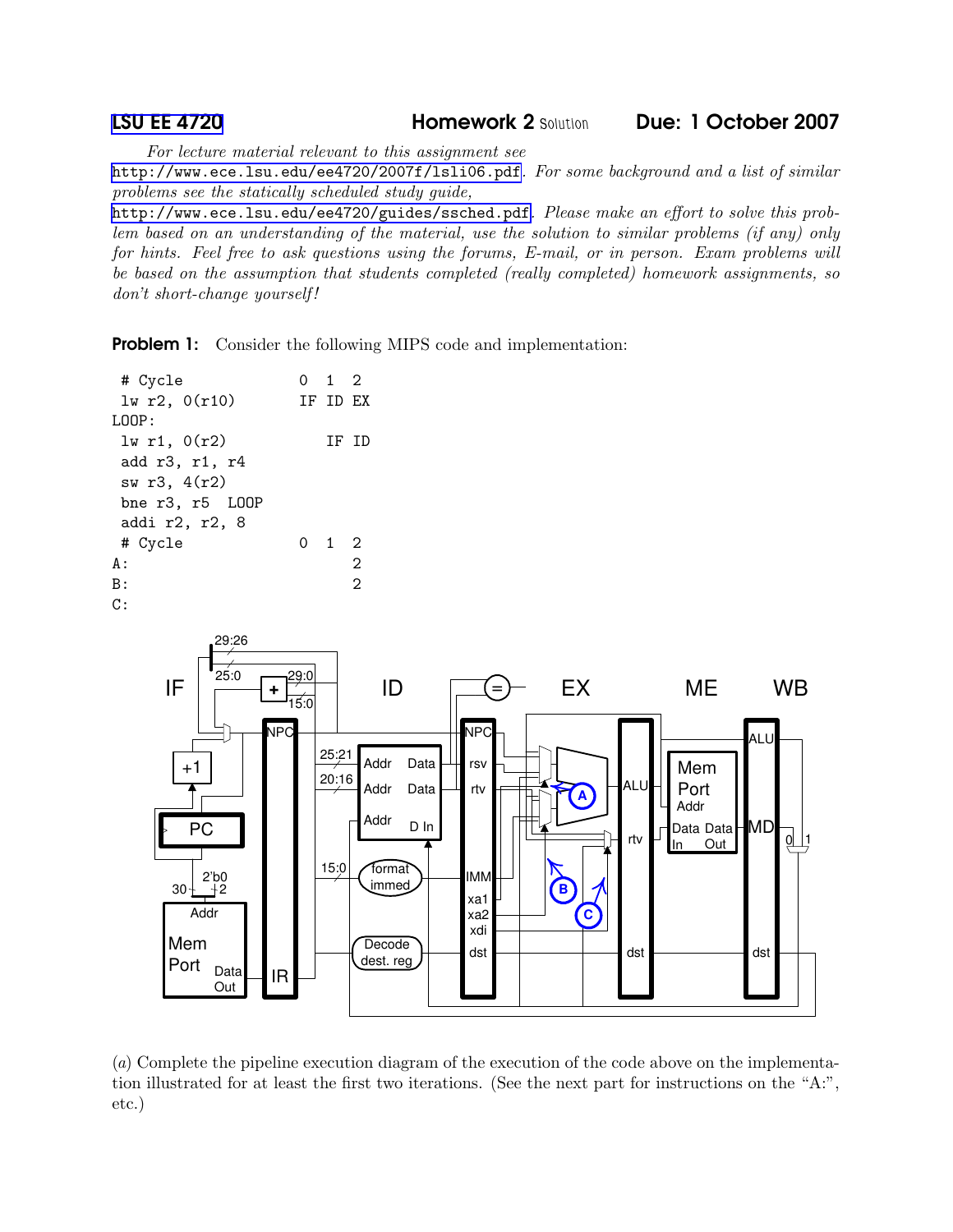Solution appears after part b, below. Note that the branch stalls due to a dependency on the add instruction which produces one of the branch source registers,  $r3$ .

(b) After the addi instruction three labels are shown, A:, B:, and C:; similar labels are shown, in blue and circled, in the implementation. On the pipeline execution diagram show the values on the wires (which are multiplex inputs) that those labels point to only in cycles in which those signals are used. The values are already shown for cycles 0, 1, and 2. Signals A and B are used in cycle 2 (but not 0 or 1), signal C is not used in cycles 0-2.

Note that the multiplexor inputs are numbered from the top starting at zero.

```
# SOLUTION
# Cycle 0 1 2 3 4 5 6 7 8 9 10 11 12 13 14
lw r2, 0(r10) IF ID EX ME WB
I.00P:# First Iteration XX
lw r1, 0(r2) IF ID -> EX ME WB
add r3, r1, r4 IF -> ID -> EX ME WB
sw r3, 4(r2) IF \rightarrow ID EX ME WB
bne r3, r5 LOOP IF ID -> EX ME WB
addi r2, r2, 8 IF -> ID EX ME WB
# Cycle 0 1 2 3 4 5 6 7 8 9 10 11 12 13 14 15 16 17 18 19 20
A: 2 3 3 2 2 0 3 2 ...
B: 2 2 2 1 2 2 2 1 2 ...
C: 1 \quad 1 \quad 1 \quad 1 \quad 1# Cycle 0 1 2 3 4 5 6 7 8 9 10 11 12 13 14 15 16 17 18 19 20
# Second Iteration XX
\ln r1, 0(r2) IF ID EX ME WB
add r3, r1, r4 IF ID -> EX ME WB
sw r3, 4(r2) IF \rightarrow ID EX ME WB
bne r3, r5 \text{LOOP} IF ID -> EX ME WB
addi r2, r2, 8 IF -> ID EX ME WB
# Cycle 0 1 2 3 4 5 6 7 8 9 10 11 12 13 14 15 16 17 18 19 20
# Third Iteration XX
\ln r1, 0(r2) IF ID EX ME WB
```
(c) Find the CPI of this loop on the illustrated implementation for a large number of iterations.

In the first iteration the load in the loop body stalls because of a dependency with a load outside the loop, obviously that won't happen on subsequent iterations and so the first iteration is not representative. The second iteration starts at cycle 9 (when the first instruction is fetched), the third iteration starts in cycle 16, and so the second iteration takes  $16 - 9 = 7$  cycles. Both of these iterations start with the pipeline in an identical state: the addi is in ID, the bne is in EX, etc. Therefore the third iteration will take exactly the same amount of time as iteration 2, as will all subsequent iterations. Therefore the CPI for a large number of iterations is  $\left\lfloor\frac{16-9}{5}\right\rfloor=1.4$  .

(d) Add bypass connection(s) so that the loop above executes as quickly as possible. Show the CPI with those connections.

The stalls in cycles 5 and 12 can't be eliminated by bypasses because the data arrives at the end of cycle 5 and 12, but it would be needed at the *beginning* of cycle 5 and 12 to avoid the stall.

The stall at cycles 8 and 15 can be eliminated because the data is available at the end of cycles 6 and 13, and the branch needs it in the middle of cycles 7 and 14. The added bypasses, shown in green, eliminate the stall.